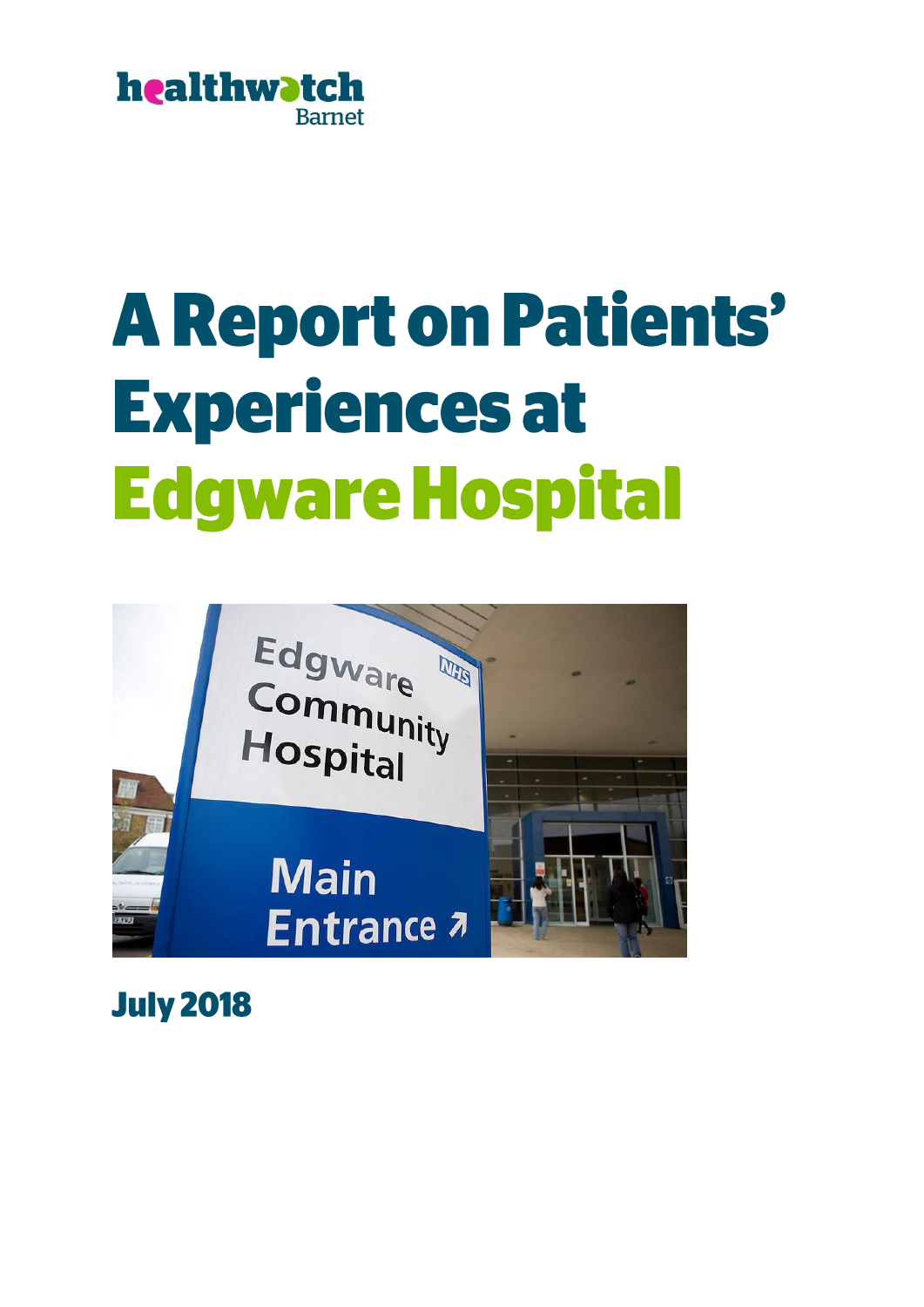# **Introduction**

Healthwatch Barnet was established through the Health and Social Care Act 2012 to give users of health and social care services a powerful voice both locally and nationally.

Healthwatch Barnet was established in 2013 and is part of a national network led by Healthwatch England. We are the independent voice for residents of Barnet who use health and social care services. Our vision is of a thriving and active community of Barnet people who want to influence and contribute to the development and delivery of quality health and social care in the borough.

Healthwatch Barnet want to engage with a wide range of local people about their experience of Health and Social Care in Barnet. To this end we set up a series of stalls in the Main Reception area of Edgware Community Hospital to talk to people as they attended the hospital. We undertook this engagement at the following times: morning of Friday 23rd February and afternoon of Tuesday 27th February.

We asked patients a small number of direct questions and also encouraged them to give us any more general comments about their experiences.

## **We asked people if they found the signage at the hospital easy to follow:**

120 patients gave us feedback on this with 75% (90 people) saying the signage was clear and easy to follow. Several patients had been to the hospital before and knew where they needed to go. Other patients told us they had asked for directions or clarification at the front reception desk, but were very positive about the help they received from reception staff. Some patients found the outside signage in the car park difficult to follow.

Patients reported they didn't see any signs outside for the Breast Screening Unit, so had to ask at reception.

Some comments we received were:

- "I'm a diabetic and my eyes aren't good, I didn't see the signage by the entrance it all needs to stand out a lot more"
- "It's difficult to see the hospital signage from the street when you are driving"
- " I have got a blue badge and the instructions in the car park about where you park seem to contradict one another"

On both of our visits the reception closed for a period of time while the area was still quite busy. During these closures a number of patients asked the Healthwatch team for directions and information.

### **We asked people how they had travelled to the hospital:**

52 (43%) of the 120 patients who answered this question, drove to the hospital. 27 people (51% of those who drove) said that they had experienced problems finding parking, including being late for their appointments. Some patients prefer to use public transport as they found parking to be an issue. Other patients get dropped off and picked up by a relative or friend to avoid any issues with parking.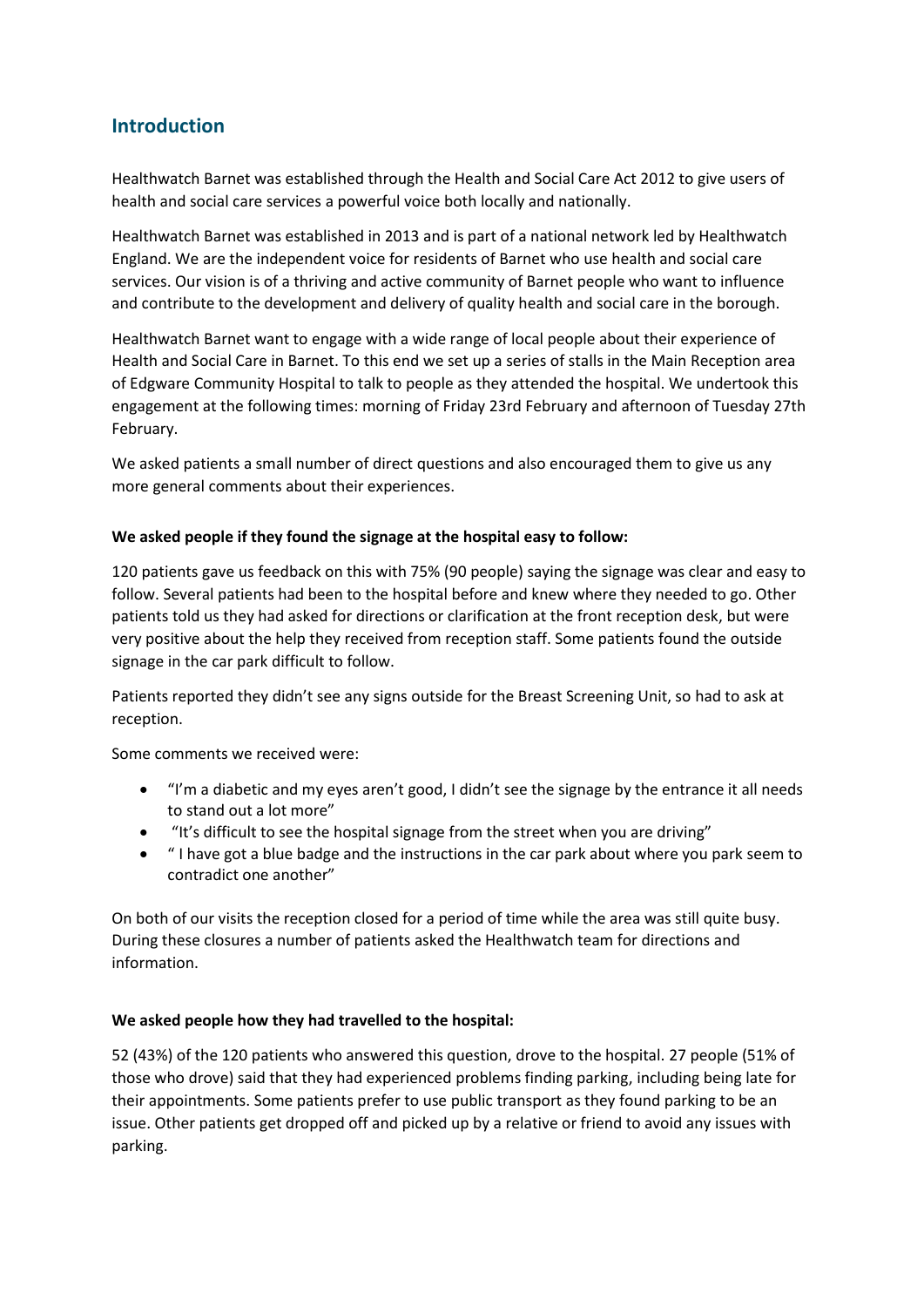Patients who used public transport said the hospital is easy to access with lots of available bus routes.



15 (12%) of patients travelled to the site by taxi for convenience and 12 (10% of participants) walked to the hospital.

- "Took 10 minutes to find a parking space"
- "Free parking is limited, parked in residential street. Cannot park between 10-11 and 2-3"
- "Parking price is high. £2 up to 2 hours sometimes difficult to find space"
- "Took bus as last time struggled to get a space"
- "Is a nightmare, high charge is a disgraceful for a hospital"
- "The instructions in the car park are very unclear"
- "Lost appointment because of parking"

## **General Feedback**

The main reception area was cold on both occasions we were there due to the heating not working. On Tuesday 27th there were three electric heaters to help but the reception area was still cold. Lower ground toilets were closed on 23<sup>rd</sup> February. There was no sign but the doors were locked and the lights were out. We also noticed there were no hand gel dispensers in the main reception area.

### **We received the following general feedback:**

### **Parking**

- "Staff parking also an issue especially difficult for peripatetic workers who have to come and go at the hospital site"
- "Car park fees, can only pay for 2 hours. No short time fees"
- Apart from car park, everything is good"

### **Appointment process**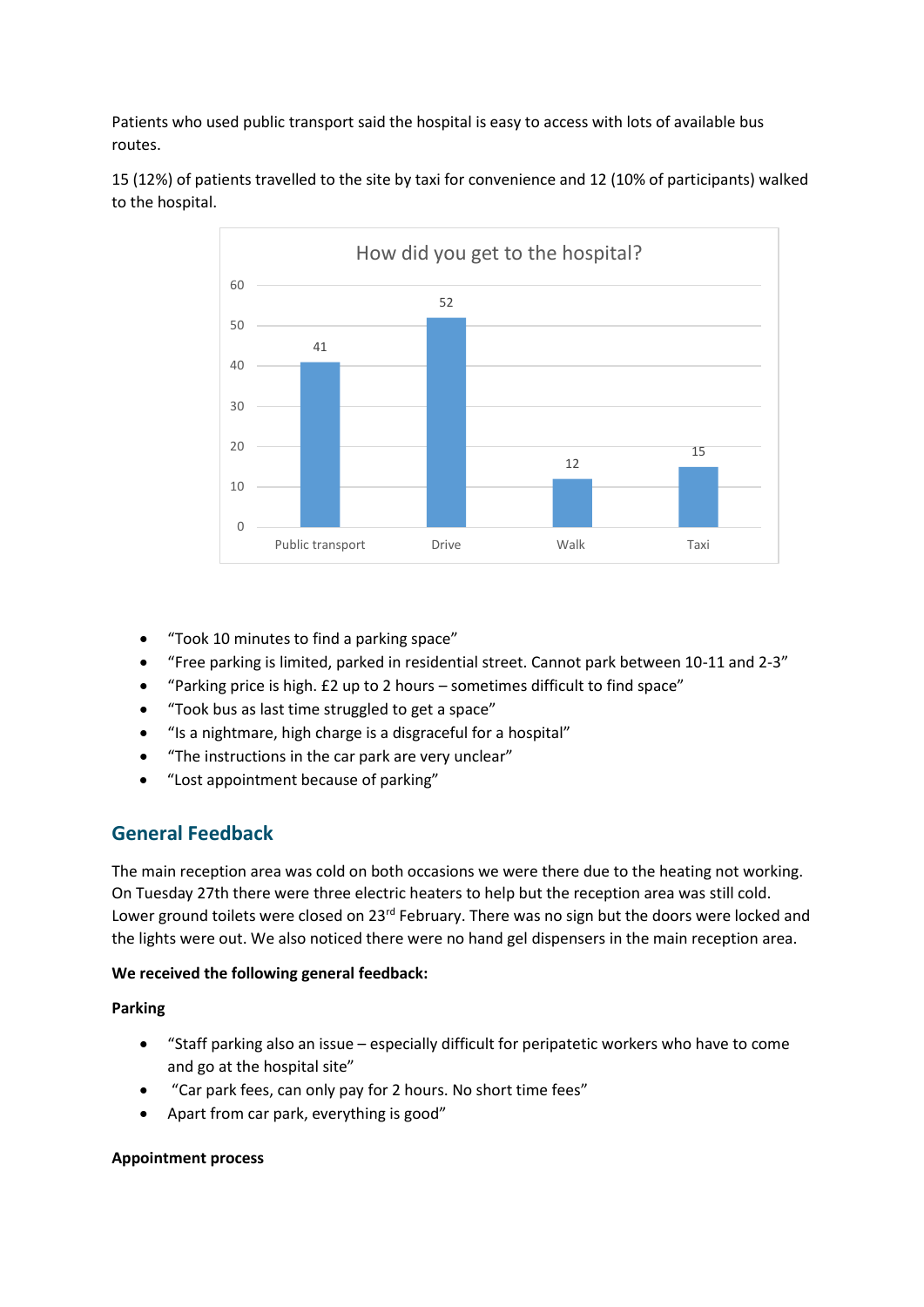- "Took a long time to get appointment. First GP then assessment then consultant before finally getting appropriate appointment. Took 4-5 months in total"
- Very quick once I got here but it was difficult to make the appointment. They don't answer the phone, I started to call after nine in the morning, it took a long time"

## **Appointments and staffing**

- "Very good, the doctor was cooperative and reassuring. I was well cared for and supported"
- "Extremely good, very friendly staff"
- "Waiting times: very good I was at the breast clinic and it was very quick I had to wait one week for a mammogram"
- "It's always so welcoming here it's clean and it's nice to have a hospital of this standard and in a good state of repair"

## **Summary**

The majority of patients were happy with the treatment they received and their overall experience at Edgware Hospital. The outdoor signage in the car park and parking was an issue for a number of people. Parking for disabled people is confusing. Patients were very positive about the help received from reception staff but when the desk was closed it created difficulties.

## **Recommendations**

- Review the signage in car park to make it more noticeable and easier to read, particularly for blue badge holders.
- Ensure that there is clear signage to the breast screening unit.
- Ensure car parking is kept under review as this is clearly an issue for patients who find it costly and difficult to find spaces.
- Explore ways of maintaining staff cover at the reception desk during the main clinic hours.

# **Acknowledgements**

We would like to thank our team of Healthwatch volunteers who assisted with this research: Asmina Remtulla, Viren Shah, Jeremy Gold, Janice Tausig, Melvin Gamp and Ganesh Dutt.